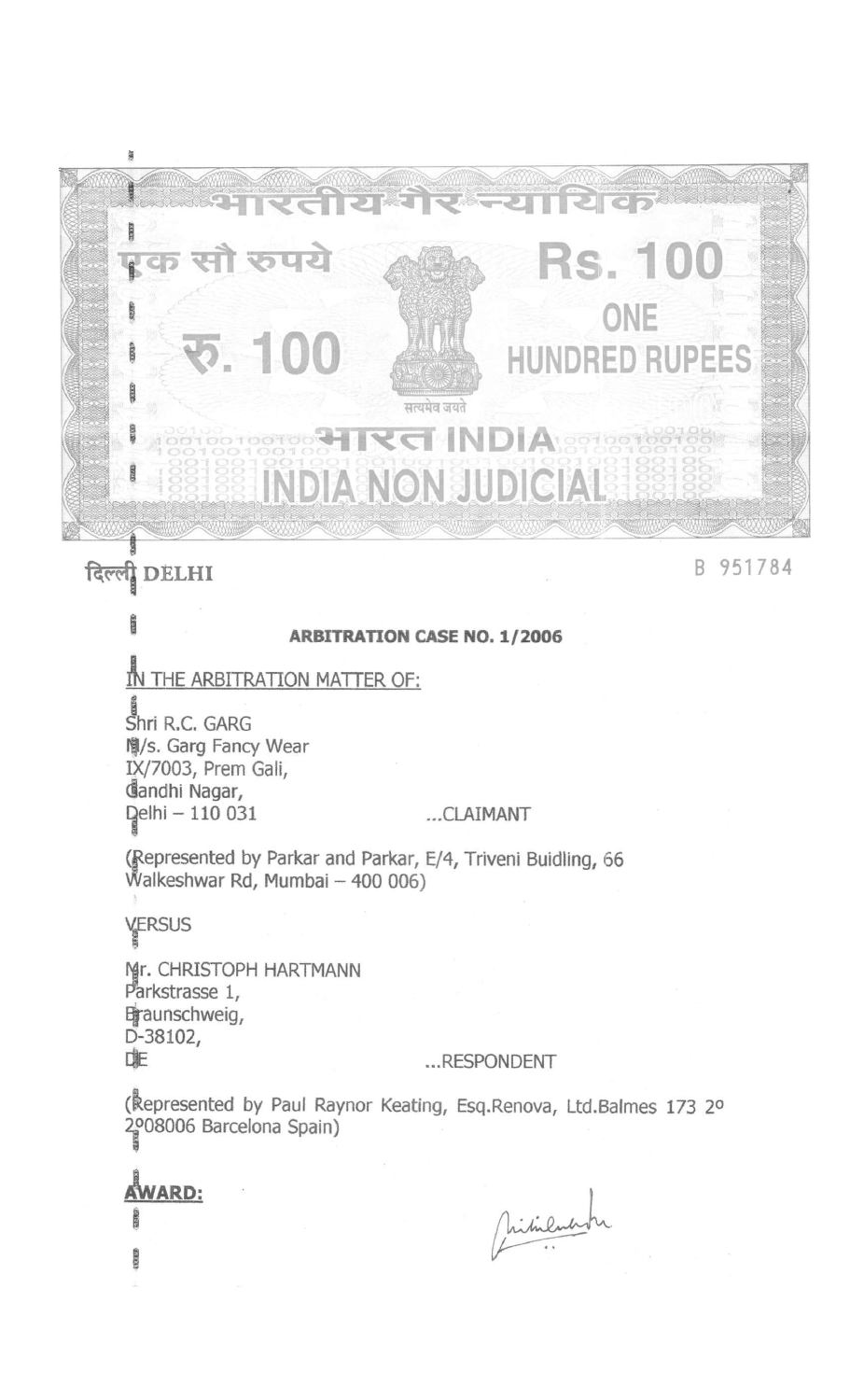The present dispute has arisen over the registration of the domain name "web.in under the India's official .IN Domain Name Registry in favour of the respondent, The relief sought by the complainant is transfer of the said domain name in its favour.

#### **FACTUAL BACKGROUND:**

In accordance with the In Domain Name Disputes Resolution Policy (hereinafter referred to as in short" Policy ") and the rules framed there under, which was formed with the principal purpose to resolve a dispute between the Registrant and the complainant, arising out of the registration and the use of the .in Internet domain name. The complainant has preferred this complaint under the said policy to resolve the dispute arisen over the domain name "web.in", which has been registered with the respondent-registrant.

In his complaint, it has been contended by the complainant that he had registered mark "web" under the Indian Trade Marks Act 1999 on 15.05.1998. The complainant has produced the copy of the certificate of registration done by him regarding the mark "web" in the class of hosiery and readymade garments and is still valid and continuing. The complainant has also contended that the registered domain name is identical to the mark of the complainant in which he has rights. It is also contended by the complainant that the respondent has registered the aforesaid domain name in bad faith and that the respondent's use of the domain name was for the purpose of selling the said domain name for profits and that the respondent has registered over 50 .IN domain names for the said purpose. It was further contended that the respondent has not placed any evidence to prove that he has the legitimate right and/or interest in respect of the domain name "web.in".

Minilarpi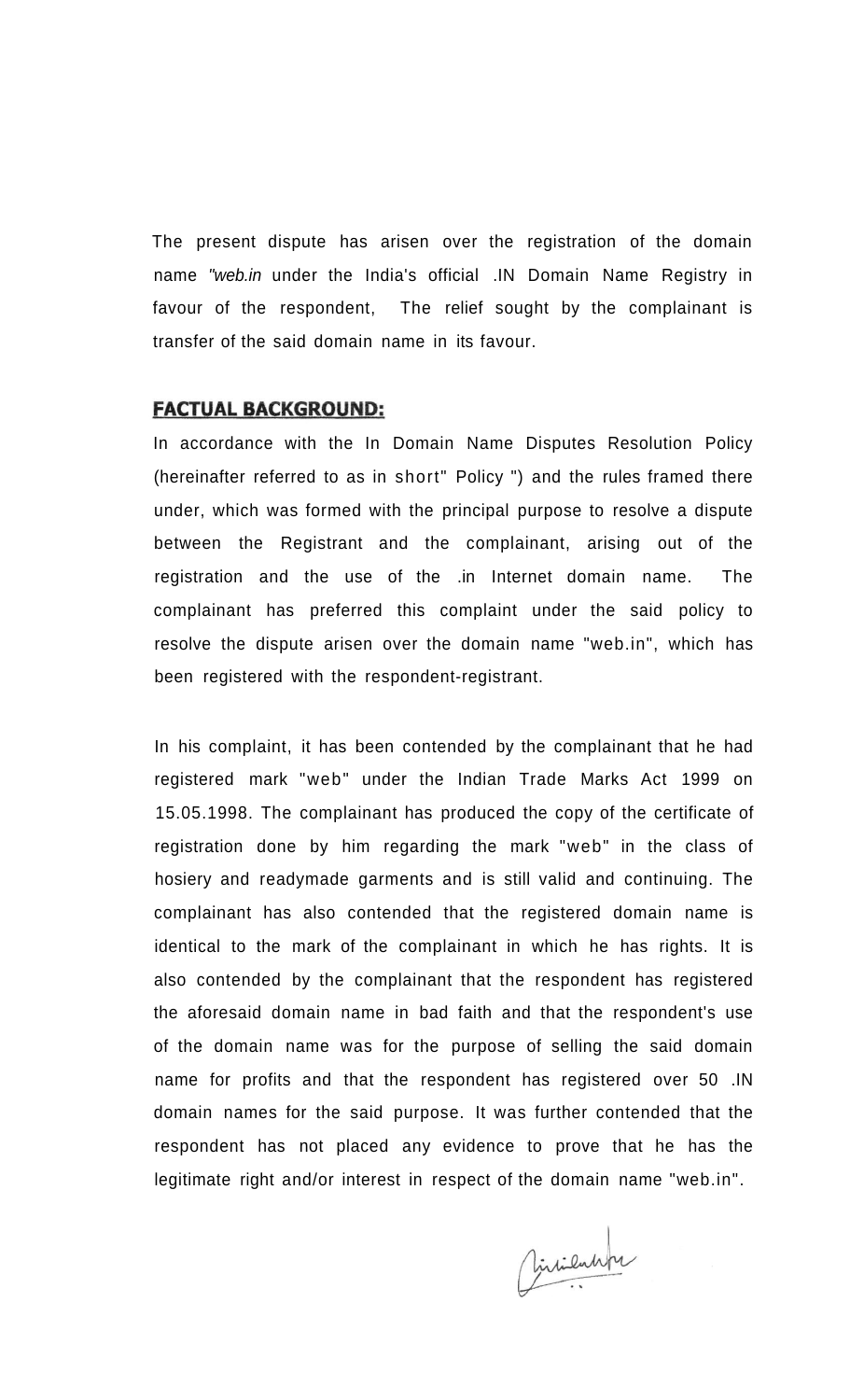The respondent in his reply has stated that under the policy, wherein during the sunrise, the respondent had registered the said domain name on first come first served basis, when it was open to public. The respondent contended that the complainant had not placed any evidence of ever using the trademark in respect of hosiery and readymade garments and that the there was no evidence that the respondent had used the said domain name in connection of the these items. He respondent also contended that the word "web" is a generic name and the trademark used by the complainant is merely descriptive. Further it was contended that the complainant had failed to establish that the said domain name has been used in bad faith.

Both parties have relied cases in support of their contentions.

## **FINDINGS**

After going through the submission made by both parties and considering the cases relied upon by them, I find that the complainant has produced evidence in support of his claim over the mark "web" and that he has been using the said mark since 1998. The said mark being valid under the Indian Law of Trade Marks Act, 1999, the complainant has sufficiently established his rights over the mark web. However, the respondent has not shown any evidence that he has a right over the said domain name for whatever purpose he had registered it. Curiously, the respondent has not placed any evidence in support of rights over the said domain name. This in itself shows the respondent's bad faith in registering the said domain name. Hence the respondent has not established any right over the said domain name.

Jindiluluti